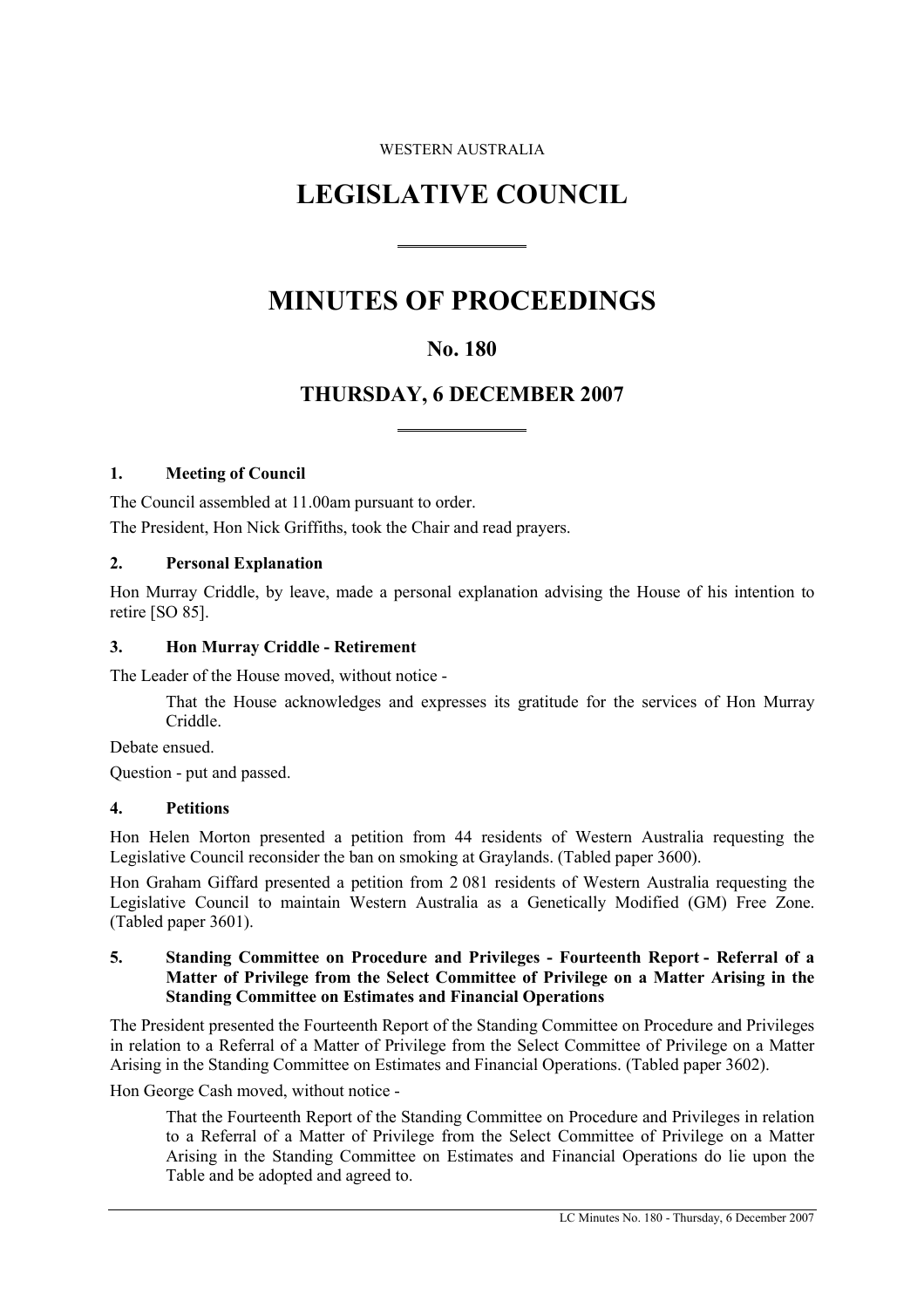The Leader of the House moved, without notice -

That consideration of the motion be made an Order of the Day for a later stage of this day's sitting.

Question - put and passed.

#### **6. Paper**

The following Paper was laid on the Table by -

#### **President**

*Reports -* 

Legislative Council Recordkeeping Plan 2007 .................................................................. 3599

### **7. Standing Committee on Legislation - Eleventh Report - Annual Report 2007**

Hon Graham Giffard presented the Eleventh Report of the Standing Committee on Legislation in relation to the Annual Report 2007. (Tabled paper 3603).

Hon Graham Giffard moved, That the Report do lie upon the Table and be printed. Question - put and passed.

### **8. Order of Business**

Ordered - That Orders of the Day be now taken. (Leader of the House).

Ordered - That Bills for Introduction be now taken. (Leader of the House).

#### **9. Water Services Licensing (Water Conservation Target) Amendment Bill 2007**

Hon Paul Llewellyn, pursuant to notice, moved -

That a Bill for "An Act to amend the *Water Services Licensing Act 1995*" be introduced and read a first time.

Question - put and passed.

Bill read a first time.

Hon Paul Llewellyn moved, That the Bill be now read a second time.

Debate stands adjourned.

### **10. Greenhouse Gas Emission Reduction (Hot Water Systems) Bill 2007**

Hon Paul Llewellyn, pursuant to notice, moved -

That a Bill for "An Act to mandate the use of solar hot water systems in Western Australia" be introduced and read a first time.

Question - put and passed.

Bill read a first time.

Hon Paul Llewellyn moved, That the Bill be now read a second time.

Debate stands adjourned.

#### **11. Order of Business**

Ordered - That Orders of the Day Nos 527, *Town of Claremont Standing Orders Local Law 2007 - Disallowance*, 528, *Local Government (Rules of Conduct) Regulations 2007 - Disallowance*, 529, *Non-Coronial Post-Mortem Examinations Code of Practice 2007 - Disallowance*, 544, *West Coast Demersal Scalefish (Interim) Management Plan 2007 - Disallowance*, 547, *Prohibition on Commercial Fishing (Metropolitan Waters) Order 2007 - Disallowance* and 549, *Shire of Wiluna Health Local Laws 2007 - Disallowance*, be taken after Order of the Day No. 362, *Acts Amendment (Consent to Medical Treatment) Bill 2006*. (Leader of the House).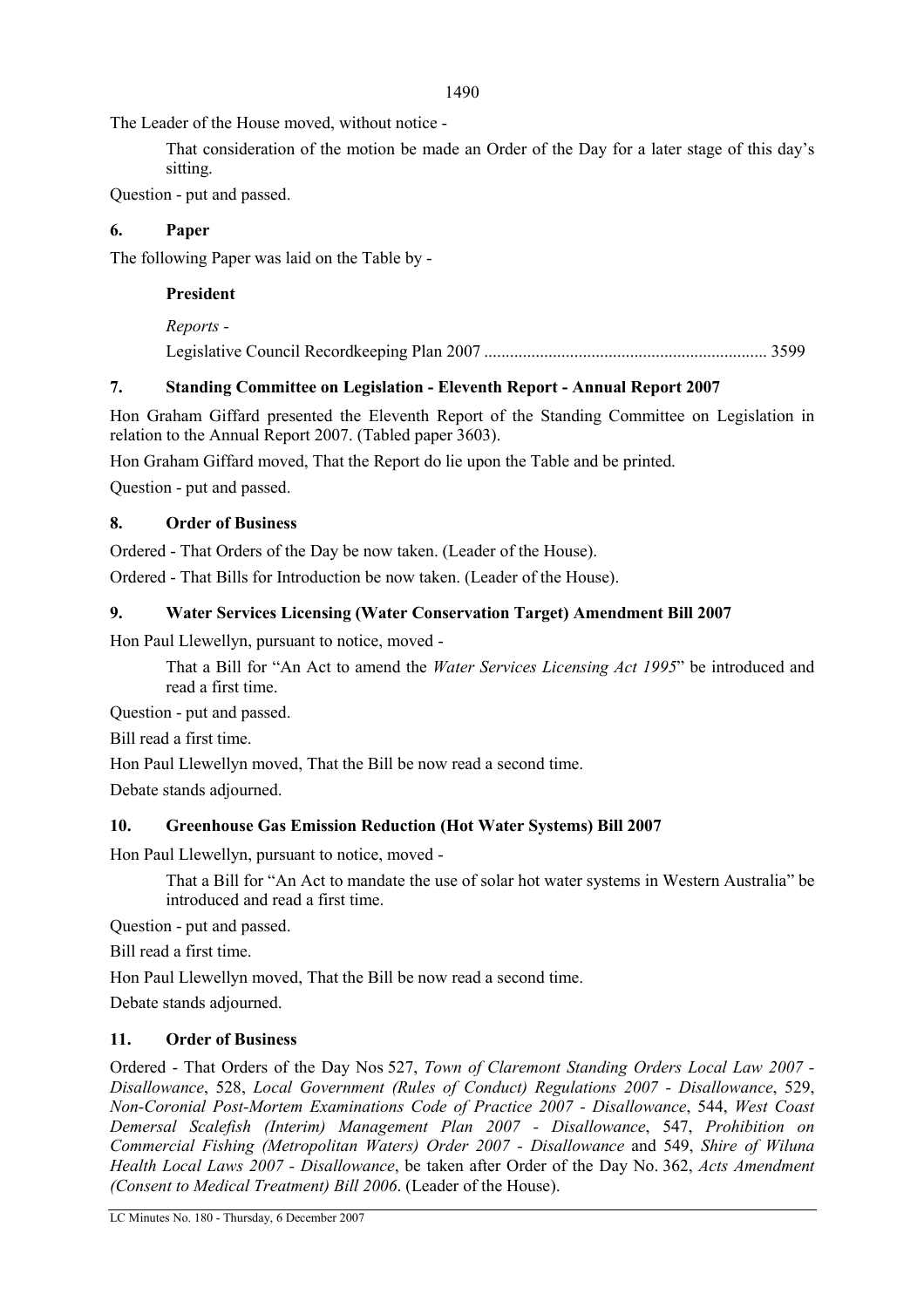#### **12. Shire of Cue Repeal Local Law 2007 - Disallowance - Discharge from Notice Paper**

Hon Ray Halligan moved, without notice -

That Order of the Day No. 542, *Shire of Cue Repeal Local Law 2007 - Disallowance*, be discharged from the Notice Paper.

Question - put and passed.

#### **13. Fish Resources Management Amendment Regulations (No. 7) 2007 - Disallowance - Discharge from Notice Paper**

Hon Ray Halligan moved, without notice -

That Order of the Day No. 543, *Fish Resources Management Amendment Regulations (No. 7) 2007 - Disallowance*, be discharged from the Notice Paper.

Question - put and passed.

#### **14. Public Trustee and Trustee Companies Legislation Amendment Bill 2006**

The Order of the Day having been read for the consideration of the Committee's report upon this Bill.

The Minister for Child Protection representing the Attorney General moved, That the report be adopted.

Question - put and passed.

The Minister for Child Protection representing the Attorney General moved, That the Bill be now read a third time.

The President having reported that the Chairman of Committees had certified that the fair print of the Bill was in accordance with the Bill as agreed in Committee, and reported.

Debate ensued.

Questions - put and passed.

Bill read a third time and passed.

#### **15. Waste Avoidance and Resource Recovery Bill 2007 and Waste Avoidance and Resource Recovery Levy Bill 2007**

The Orders of the Day having been read for the adjourned debate on the second reading of these Bills. Debate resumed.

Question - put and passed.

Bills read a second time.

The President left the Chair.

### ———— **In Committee**

(Hon George Cash in the Chair)

#### *Waste Avoidance and Resource Recovery Bill 2007*

Clause 1. Debate ensued. Clause agreed to. Clauses 2 to 101 agreed to. Schedule 1 agreed to. Schedule 2 agreed to. Schedule 3 agreed to. Schedule 4 agreed to.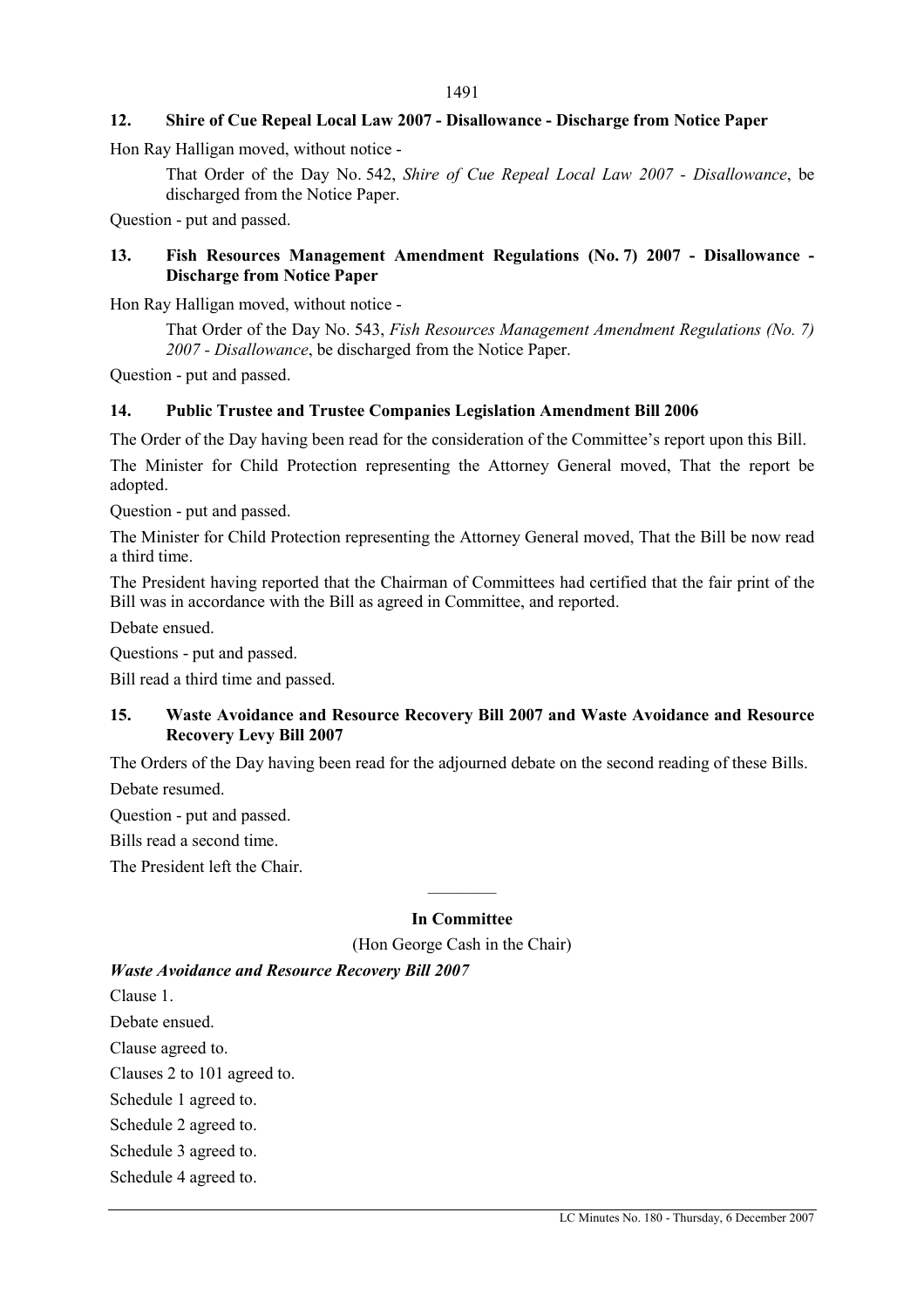Schedule 5 agreed to.

Title agreed to.

*Waste Avoidance and Resource Recovery Levy Bill 2007* 

Bill agreed to as a whole.

The Acting President resumed the Chair.

Bills reported without amendment.

Report adopted.

The Parliamentary Secretary representing the Minister for the Environment moved, That the Bills be now read a third time.

————

The Acting President having reported that the Chairman of Committees had certified that the fair print of the Bills were in accordance with the Bills as agreed to in Committee, and reported.

Question - put and passed.

Bills read a third time and passed.

#### **16. Road Traffic Amendment Bill (No. 2) 2007**

The Order of the Day having been read for the consideration in Committee of Message No. 268 from the Legislative Assembly.

The Acting President left the Chair.

### ———— **In Committee**

(Hon Sheila Mills in the Chair)

Mr President.

The Legislative Assembly acquaints the Legislative Council that it has considered and agreed to the amendments made by the Legislative Council in the *Road Traffic Amendment Bill (No.2) 2007,* subject to further amendments, as set forth in the Schedule annexed, in which the Legislative Assembly desires the Legislative Council's concurrence.

Fred Riebeling Speaker Legislative Assembly Chamber

Perth, 15 November 2007

*Schedule showing amendments made to the Legislative Council's amendment in the Road Traffic Amendment Bill (No.2) 2007.* 

#### **Amendment No. 1**

Clause 2, page 3, in proposed paragraph  $(g)$  – To delete "other than section 26".

#### **Amendment No. 2**

Clause 2, page 3, in proposed paragraph  $(g)$  – To insert after "comes into operation" –

, and different days may be fixed for different provisions ".

#### **Amendment No. 3**

Clause 2, page 3, To delete proposed paragraph (h).

The Minister for Regional Development moved that the further amendments contained in Message No. 268 be agreed to.

————

Debate ensued.

Amendments - put and passed.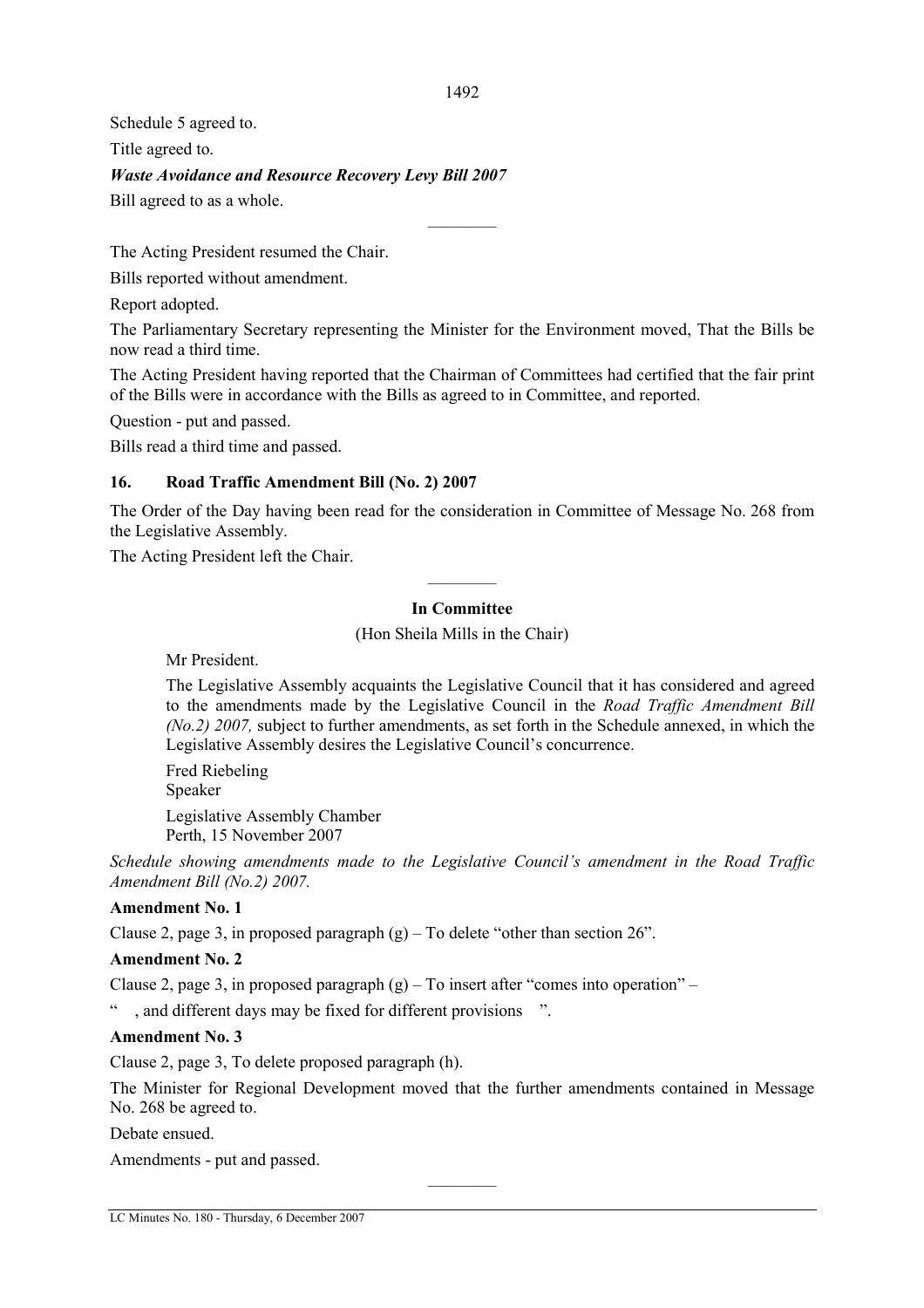The Deputy President resumed the Chair.

The Deputy Chairman reported, That the Committee had considered Message No. 268 from the Legislative Assembly, and had agreed to the amendments contained therein.

Report adopted.

Legislative Assembly acquainted accordingly.

## **17. Casino (Burswood Island) Agreement Amendment Bill 2007**

The Order of the Day having been read for the adjourned debate on the second reading of this Bill. Debate resumed.

Question - put and passed.

Bill read a second time.

Leave was granted to proceed forthwith to the third reading of the Bill.

The Minister for Racing and Gaming moved, That the Bill be now read a third time.

Question - put and passed.

Bill read a third time and passed.

## **18. Electricity Industry Amendment Bill 2007**

The Order of the Day having been read for the adjourned debate on the second reading of this Bill.

Debate resumed.

Question - put and passed.

Bill read a second time.

Leave was granted to proceed forthwith to the third reading of the Bill.

The Leader of the House representing the Minister for Energy moved, That the Bill be now read a third time.

Question - put and passed.

Bill read a third time and passed.

### **19. Order of Business**

Ordered - That Order of the Day No. 483, *Judges' Salaries and Pensions Amendment Bill 2007*, be now taken. (Leader of the House).

### **20. Judges' Salaries and Pensions Amendment Bill 2007**

The Order of the Day having been read for the adjourned debate on the second reading of this Bill.

Debate resumed.

Question - put and passed.

Bill read a second time.

Leave was granted to proceed forthwith to the third reading of the Bill.

The Minister for Child Protection representing the Attorney General moved, That the Bill be now read a third time.

Question - put and passed.

Bill read a third time and passed.

### **21. Order of Business**

Ordered - That Order of the Day No. 497, *Local Government (Miscellaneous Provisions) Amendment (Smoke Alarms) Bill 2007*, be now taken. (Leader of the House).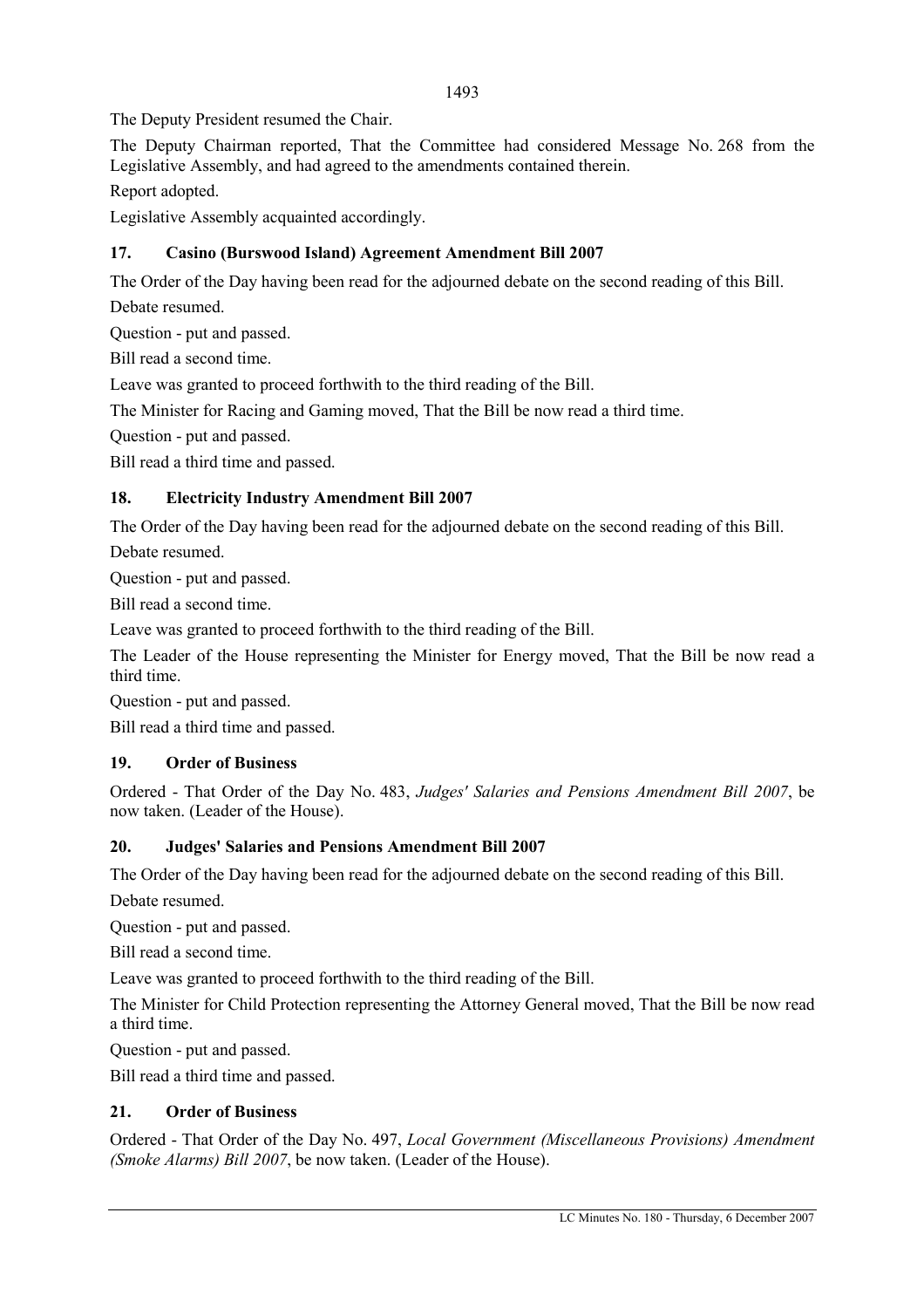#### **22. Local Government (Miscellaneous Provisions) Amendment (Smoke Alarms) Bill 2007**

The Order of the Day having been read for the adjourned debate on the second reading of this Bill. Debate resumed.

Hon Paul Llewellyn, by leave, spoke on the second reading of this Bill.

Question - put and passed.

Bill read a second time.

Leave was granted to proceed forthwith to the third reading of the Bill.

The Minister for Local Government representing the Minister for Housing and Works moved, That the Bill be now read a third time.

Question - put and passed.

Bill read a third time and passed.

#### **23. Order of Business**

Ordered - That Order of the Day, *Standing Committee on Procedure and Privilege - Fourteenth Report - Referral of a Matter of Privilege from the Select Committee of Privilege on a Matter Arising in the Standing Committee on Estimates and Financial Operations*, be now taken.

(Leader of the House).

#### **24. Standing Committee on Procedure and Privilege - Fourteenth Report - Referral of a Matter of Privilege from the Select Committee of Privilege on a Matter Arising in the Standing Committee on Estimates and Financial Operations**

The Order of the Day having been read, debate resumed on the motion, That the report do lie upon the Table and be adopted and agreed to.

On the motion of the Leader of the House the debate was adjourned to the next sitting.

#### **25. Order of Business**

Ordered - That Order of the Day No. 480, *Criminal Code Amendment (Drink and Food Spiking) Bill 2007*, be now taken. (Leader of the House).

#### **26. Criminal Code Amendment (Drink and Food Spiking) Bill 2007**

The Order of the Day having been read for the adjourned debate on the second reading of this Bill.

Debate resumed.

Question - put and passed.

Bill read a second time.

Leave was granted to proceed forthwith to the third reading of the Bill.

The Minister for Child Protection representing the Attorney General moved, That the Bill be now read a third time.

Question - put and passed.

Bill read a third time and passed.

#### **27. Order of Business**

Ordered - That Order of the Day No. 479, *Human Reproductive Technology Amendment Bill 2007*, be now taken. (Leader of the House).

#### **28. Human Reproductive Technology Amendment Bill 2007**

The Order of the Day having been read for the adjourned debate on the second reading of this Bill.